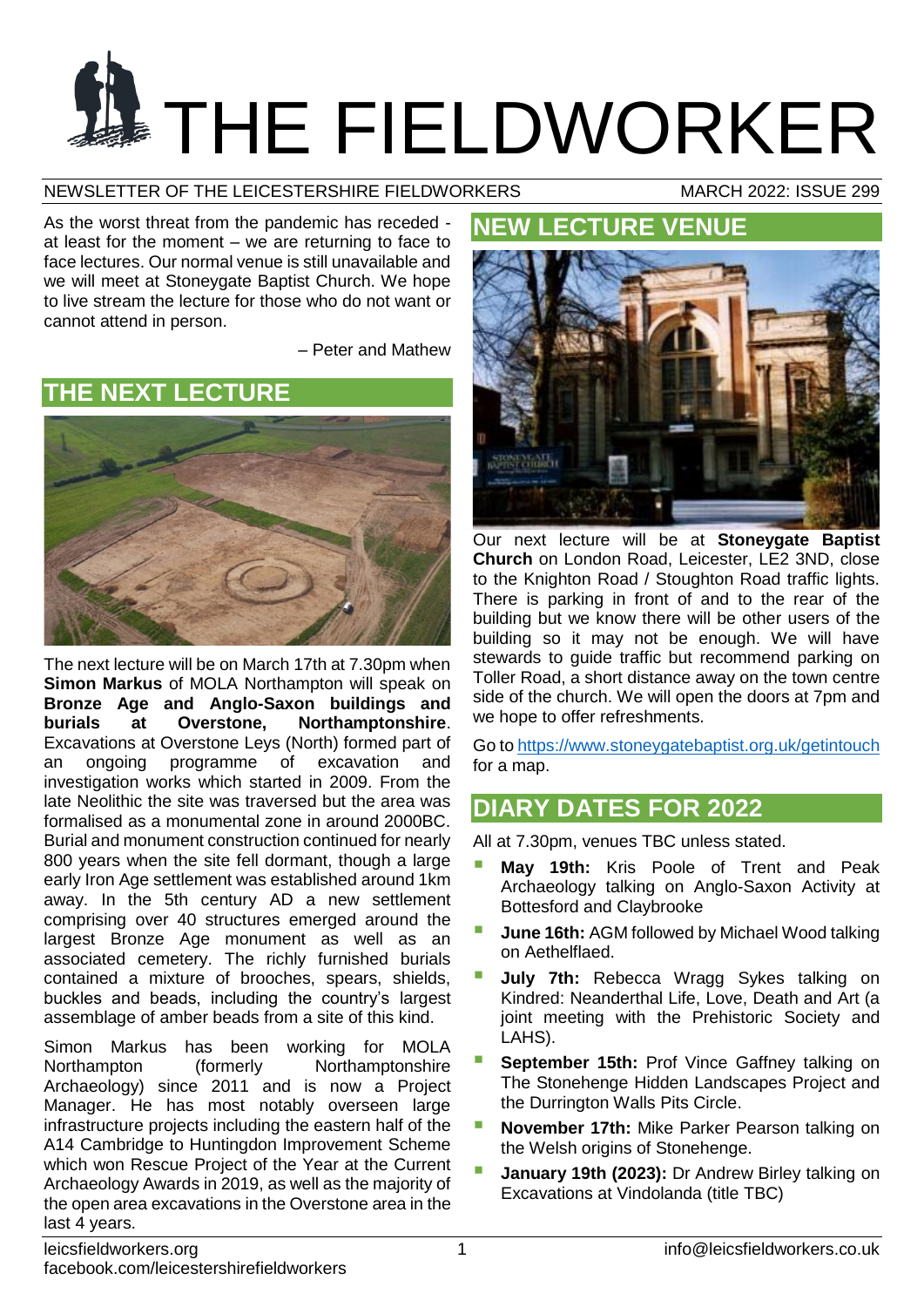## **HERITAGE WATCH**

Did you know Leicestershire police have a Heritage Watch Team? They are a dedicated team of volunteers who work for Leicestershire police tasked with protecting our heritage.

This work is varied, and often includes working closely with Historic England and the Diocese on church lead theft. The current focus of the team is illegal metal detecting often referred to as "Night Hawking".

Nighthawking is the illegal search for and removal of antiquities from the ground using metal detectors without the permission of the landowner, or on prohibited land such as Scheduled Monuments. Nighthawking is therefore theft, and often occurs in the day as well as at night! Nighthawks should not to be confused with responsible metal detectorists who apply for permission to be on private land and report their finds to the Finds Liaison Officer.

The Heritage Team would very much like to raise the awareness of the crime "Nighthawking", as although we know it occurs it is vastly under reported to the police. The police allocate resources based on a supply and demand system and if they don't know it's a problem they cannot task officers accordingly.

For example, with the recent announcement of the Roman Villa site in Rutland, Nighthawking is of particularly concern in the area. The Heritage Watch Team would like to encourage people to report any suspicious behaviour to the police.

Reporting crimes to the police can be done by calling 999, 101 or by reporting online, a system which is monitored at all times [https://www.leics.police.uk/](https://www.leics.police.uk/report-online) [report-online.](https://www.leics.police.uk/report-online) If a crime is in progress always call 999!

Rather like hare coursing, Nighthawking requires vehicles parked and left in the area of farm gates or public footpaths and the occupants of the vehicles (if you happen to see them would be carrying quite large bags for metal detectors and spades etc.)

So, if you spot anything like this and are suspicious of it, please do let the police know.

If anyone would like to get in touch with the Heritage Watch Team, please drop them an email: [heriatgewatchvolunteers@leicestershire.pnn.polce.uk](mailto:heriatgewatchvolunteers@leicestershire.pnn.polce.uk) or visit [https://www.leics.police.uk/news/leicestershire/](https://www.leics.police.uk/news/leicestershire/news/2020/november/police-volunteers-protect-countys-heritage-sites/) [news/2020/november/police-volunteers-protect](https://www.leics.police.uk/news/leicestershire/news/2020/november/police-volunteers-protect-countys-heritage-sites/)[countys-heritage-sites/](https://www.leics.police.uk/news/leicestershire/news/2020/november/police-volunteers-protect-countys-heritage-sites/)

# **GROUP NEWS**

**Lutterworth Fieldworkers** presented a talk by Mat Morris, in February, on the Sieges of Leicester. They held an Iron Age activity day at Sherrier School, Lutterworth, on 8th March. Looking ahead, there will be a talk by Pieta Greaves on 'Conserving the Staffordshire Hoard' on 19th March and following this up an 'Introduction to Conservation' on 2nd April.

**Hinckley Archaeological Society** have two lectures planned. On Monday 4th April is the group AGM and Marianne Whiting will talk on 'Reassessing Birka chamber grave Bj.581', then on Monday 6th June Peter Liddle will talk on 'The Rutland Roman Villa Project'. Both are at The United Reform Church, The Borough, Hinckley, LE10 1NL with doors open at 7pm.

Find full details of these and other group activities at [https://leicsfieldworkers.org/hinckley-archaeological](https://leicsfieldworkers.org/hinckley-archaeological-society/)[society/](https://leicsfieldworkers.org/hinckley-archaeological-society/)

**Oadby and Wigston Fieldworkers** are returning to 'live' monthly meetings. On 14th March they will be at Menphys Hub, Timber St, South Wigston at 2pm, where the quest speaker will be Peter Cousins, who will be talking about South Wigston. For their meeting on 11th April they will be returning to the British Legion in Oadby where Mathew Morris will give a talk on "Leicester: Life in the Medieval World". Planning continues for a test-pitting programme in Keyham, and field walking is also planned near Laughton.

**Melton Fieldworkers** next lecture is at Melton Carnegie Museum at 7pm on Wednesday 23rd March (see below for details).

# **MELTON FIELDWORKERS WINTER TALK SERIES**

A once-a-month series of interesting and stimulating talks on archaeology held on Wednesday evenings from 7pm at Melton Carnegie Museum.

 **March 23rd:** John Thomas talking on Barrows, Burials and Bronze Age at Cossington.

All welcome – Admission £5 – Doors open 7.00 pm – Talks begin 7.30 pm. Limited places available – please book early to avoid disappointment.

Tel 0116 305 3860 or [meltonmuseum@leics.gov.uk](mailto:meltonmuseum@leics.gov.uk) to reserve seats.

## **GEOPHYSICS SURVEY TEAM**

Carolyn Chenery reports: The first magnetometer training session by Frobisher's (who produced the machine) has been held, with five in attendance and the professional training was excellent. We are setting up practice sessions to hone our skills before setting up training sessions to cascade the information out to other members, hopefully by late March. We will then set up resistivity training. If anyone has experience operating the TR systems TR/CIA Resistance Meter it would be most helpful. Venues to carry out training would also be very helpful.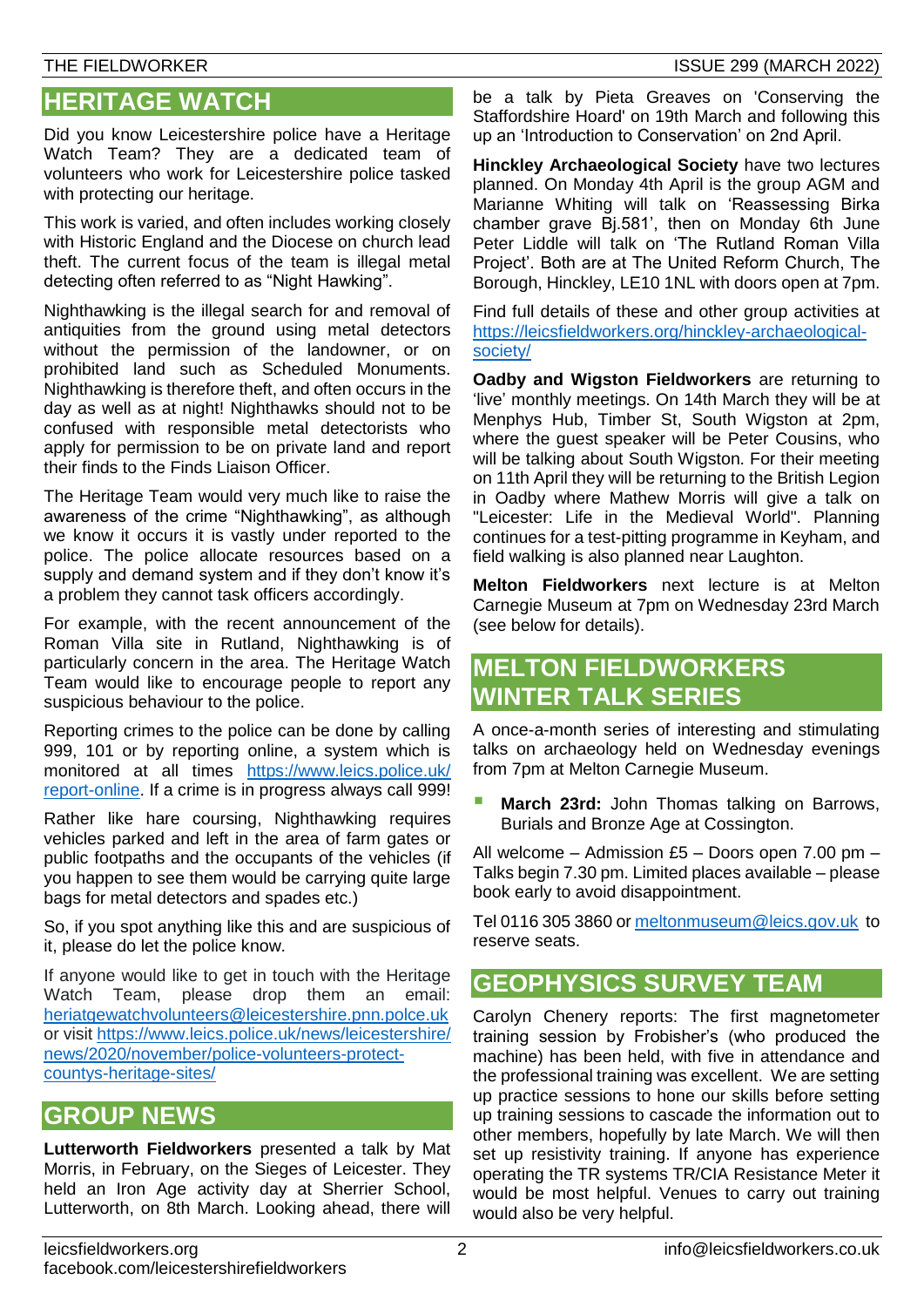If you can help, or would like to become involved. please contact Carolyn at [cac.geophys@gmail.com](mailto:cac.geophys@gmail.com) for more information.



*Magnetometer training in action. Left to right: Terrence Andrews (Trainer), Matt Wyatt, Simon Dodd.*

#### **EXCAVATION NEWS**

It's been fairly quiet in the world of commercial archaeology this winter.

**ULAS** have started working at **Jarvis Street, Leicester**. This has revealed pits. Finds have included a coin of Claudius, samian ware and a chatelaine set. There was also a double horse burial. At **Newbold Verdon** an enclosure, revealed by geophysical survey, has been evaluated.



*The cobble spread found by Past to Present Archaeology. Photo: Richard Clark.*

A Severn Trent pipeline from **Burton Lazars** to **Burrough** is being monitored by **Past to Present Archaeology**. Two areas have been archaeologically stripped, the first being south-west of Burton Lazars. This has produced a scatter of prehistoric (IA?) and Roman (C1st/2nd) features and finds (pottery and bone) and a cobble spread – the latter defined to the

east by a boundary ditch. The work is now heading south toward Burrough Hill!

**Wessex Archaeology** is dealing with the archaeology for a second scheme, also Severn Trent Water, from **Oadby** to **Arnesby**. The current section under excavation is running across country south toward Kilby. The most interesting results are a brick kiln excavated north of Kilby, immediately to the south of the Leicester Junction/Grand Union Canal (at Turnover Bridge/Lock). It's not yet clear whether the kiln dates from, or post-dates the construction of the canal. Curiously a rather nice Neolithic polished stone axe was recovered from a ditch associated with the kiln. Despite a subsequent strip no other features or finds were recovered to explain its presence.



*The Neolithic stone axe. Photo: Richard Clark.*

At **Tinwell**, Rutland, some possible Anglo-Saxon and medieval evidence was recovered as well as the old position of the road and now demolished cottages which once faced Crown Lane.

## **NEWS FROM THE HISTORIC ENVIRONMENT RECORD**

Helen Wells writes: Did you know that many archaeology reports are available online via the ADS library? I recently went through checking ones we had already linked to and adding new ones – I had a list of 1,985 reports from Leicestershire and Rutland! These reports are linked to with 'DOI's', which basically means that they have a web address that will never change. For instance (chosen fairly randomly!): [https://doi.org/10.5284/1076557.](https://doi.org/10.5284/1076557) If you look up a Historic Environment Record site on the Heritage Gateway, there will be a link to any available reports in the 'additional information'.

Also, a quick thanks to groups who continue to provide us with information on fieldwork they've carried out. I've recently added work from The Field Detectives, Rutland and Lutterworth groups. Please do continue to send me reports on any field walking/geophysics